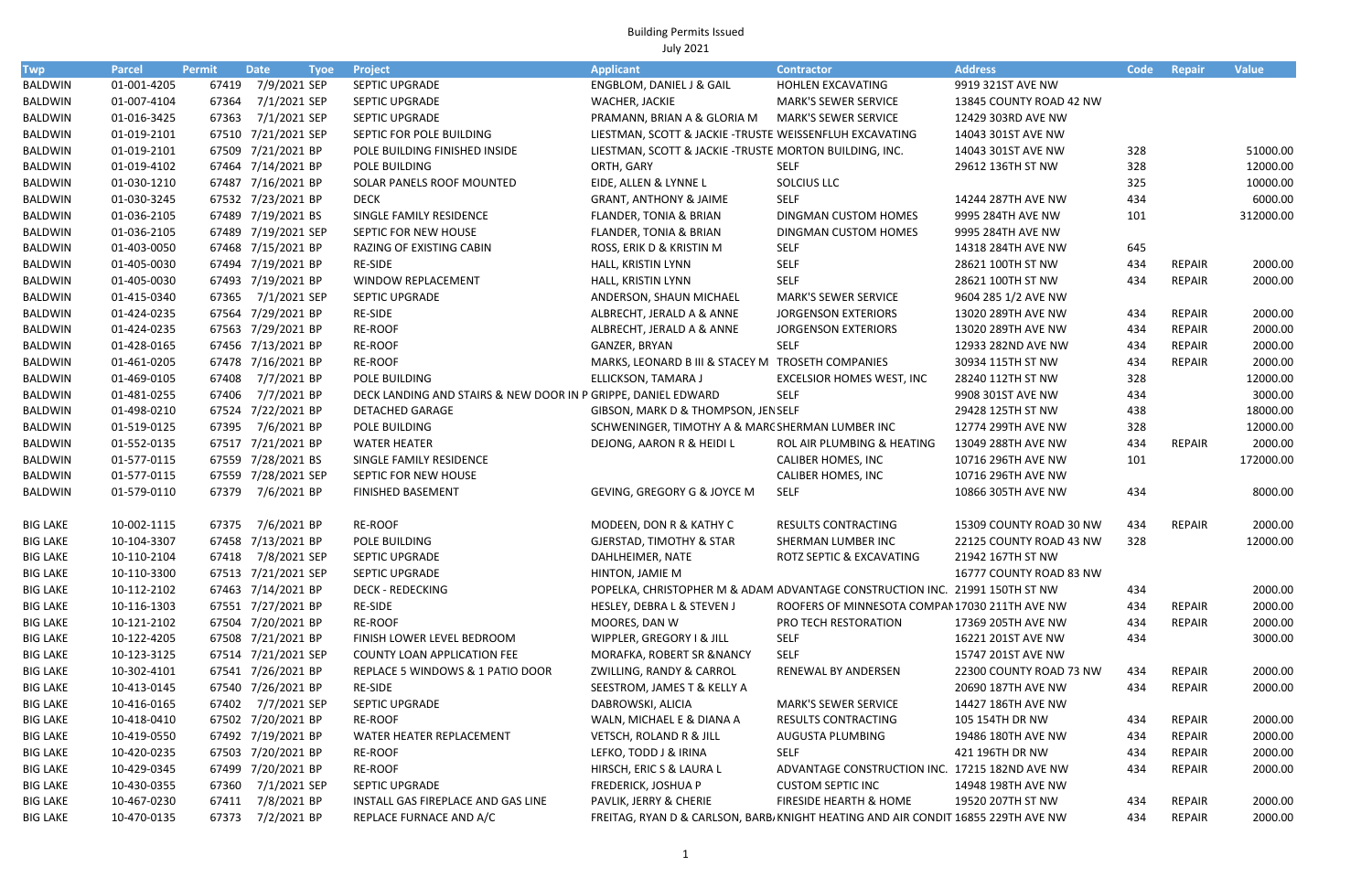| <b>BIG LAKE</b>   | 10-498-0402 | 67539 7/26/2021 BP    | RE-ROOF HOUSE AND GARAGE                                                    | FARNICK, JEFFREY W & SANDRA J                                                  | ASHCO EXTERIORS INC.                             | 20691 187TH AVE NW       | 434 | REPAIR        | 2000.00   |
|-------------------|-------------|-----------------------|-----------------------------------------------------------------------------|--------------------------------------------------------------------------------|--------------------------------------------------|--------------------------|-----|---------------|-----------|
| <b>BIG LAKE</b>   | 10-504-0130 | 67505 7/21/2021 SEP   | <b>SEPTIC UPGRADE</b>                                                       | DENZEN, WILLIAM J & JOAN M                                                     | SCHABEL ENTERPRISE INC                           | 22598 197TH ST NW        |     |               |           |
| <b>BIG LAKE</b>   | 10-504-0140 | 67486 7/16/2021 BP    | <b>DECK</b>                                                                 | <b>CORNER, ANTHONY M &amp; KELLY L</b>                                         | HOME CONCEPTS REMODELING                         | 22563 197TH ST NW        | 434 |               | 6000.00   |
| <b>BIG LAKE</b>   | 10-519-0145 | 67512 7/21/2021 BP    | ADDITION OF BONUS ROOM ABOVE ATTACHEL ANDERSON, ETHAN & CORTNEY             |                                                                                | <b>JR STRUCTURES</b>                             | 20446 151ST ST NW        | 434 |               | 15000.00  |
| <b>BIG LAKE</b>   | 10-519-0145 | 67498 7/20/2021 BP    | MOVE PLUMBING FOR WASHER AND DRYER - I ANDERSON, ETHAN & CORTNEY            |                                                                                | SELF                                             | 20446 151ST ST NW        | 434 | REPAIR        | 2000.00   |
| <b>BIG LAKE</b>   | 10-524-0320 | 67560 7/29/2021 BS    | SINGLE FAMILY RESIDENCE                                                     | HANSEN, CRIS B                                                                 | RANDY STANGLER CONSTRUCTION 18687 224TH AVE NW   |                          | 101 |               | 343000.00 |
| <b>BIG LAKE</b>   | 10-538-0120 | 67557 7/28/2021 BP    | POLE BUILDING                                                               | SATHER, COREY & AMANDA                                                         | <b>RAM BUILDERS</b>                              | 17230 217TH AVE NW       | 328 |               | 18000.00  |
| <b>BLUE HILL</b>  | 15-010-1200 | 67421 7/9/2021 BP     | ADDITION                                                                    | BARTHEL, CHAD R & WEIDAUER, TOSSELF                                            |                                                  | 31640 164TH ST NW        | 434 |               | 18000.00  |
| <b>BLUE HILL</b>  | 15-013-2300 | 67403 7/7/2021 BP     | RE-ROOF                                                                     | DOHERTY, JASON & DIANA                                                         | MGR CONSTRUCTION INC.                            | 30726 152ND ST NW        | 434 | REPAIR        | 2000.00   |
| <b>BLUE HILL</b>  | 15-401-0140 | 67544 7/26/2021 SEP   | SEPTIC UPGRADE                                                              | MONSON, GERALD & JULIANNE                                                      | <b>MARK'S SEWER SERVICE</b>                      | 28335 144TH ST NW        |     |               |           |
| <b>BLUE HILL</b>  | 15-428-0128 | 67501 7/20/2021 BP    | POLE BUILDING                                                               | ANDERSON, SCOTT & SCHWEIZER, AISTRUCTURAL BUILDINGS                            |                                                  | 30338 147TH ST NW        | 328 |               | 18000.00  |
| <b>BLUE HILL</b>  | 15-437-0125 | 67445 7/12/2021 BS    | SINGLE FAMILY RESIDENCE                                                     |                                                                                | ZIEGLER CUSTOM HOMES INC                         | 14636 288TH AVE NW       | 101 |               | 249000.00 |
| <b>BLUE HILL</b>  | 15-437-0125 | 67445 7/12/2021 SEP   | SEPTIC FOR NEW HOUSE                                                        |                                                                                | ZIEGLER CUSTOM HOMES INC                         | 14636 288TH AVE NW       |     |               |           |
| <b>BLUE HILL</b>  | 15-439-0120 | 67521 7/22/2021 SEP   | SEPTIC UPGRADE                                                              | MADSON, ERIC & AMY                                                             | <b>GLAZE EXCAVATING, LLC</b>                     | 14725 285TH AVE NW       |     |               |           |
| <b>BLUE HILL</b>  | 15-449-0204 | 67485 7/16/2021 BP    | RE-SIDE                                                                     | WENDELL, DAVID J JR                                                            | MGR CONSTRUCTION INC.                            | 30058 149TH ST NW        | 434 | REPAIR        | 2000.00   |
| <b>BLUE HILL</b>  | 15-449-0216 | 67477 7/16/2021 BP    | <b>DETACHED GARAGE</b>                                                      | NIES, TIMOTHY CLARK REVOCABLE T BRENT L ASMUSSEN CONSTRUCTIO 30025 145TH ST NW |                                                  |                          | 438 |               | 20000.00  |
| <b>BLUE HILL</b>  | 15-464-0146 | 67527 7/22/2021 BS    | SINGLE FAMILY RESIDENCE                                                     |                                                                                | NOVAK BUILDERS & REMODELERS 15212 292ND AVE NW   |                          | 101 |               | 170000.00 |
| <b>BLUE HILL</b>  | 15-464-0146 | 67527 7/22/2021 SEP   | SEPTIC FOR NEW HOUSE                                                        |                                                                                | NOVAK BUILDERS & REMODELERS 15212 292ND AVE NW   |                          |     |               |           |
| <b>BLUE HILL</b>  | 15-473-0140 | 7/9/2021 BS<br>67424  | SINGLE FAMILY RESIDENCE                                                     |                                                                                | MATTSON CONSTRUCTION, LLC                        | 14926 304TH AVE NW       | 101 |               | 208000.00 |
| <b>BLUE HILL</b>  | 15-473-0140 | 67424<br>7/9/2021 SEP | SEPTIC FOR NEW HOUSE                                                        |                                                                                | MATTSON CONSTRUCTION, LLC                        | 14926 304TH AVE NW       |     |               |           |
| <b>BLUE HILL</b>  | 15-473-0160 | 67423<br>7/9/2021 BS  | SINGLE FAMILY RESIDENCE                                                     |                                                                                | MATTSON CONSTRUCTION, LLC                        | 14764 304TH AVE NW       | 101 |               | 203000.00 |
| <b>BLUE HILL</b>  | 15-473-0160 | 67423<br>7/9/2021 SEP | SEPTIC FOR NEW HOUSE                                                        |                                                                                | MATTSON CONSTRUCTION, LLC                        | 14764 304TH AVE NW       |     |               |           |
| <b>CLEAR LAKE</b> | 20-103-2105 | 67575 7/30/2021 BP    | <b>RE-ROOF HOUSE AND GARAGE</b>                                             | OLSON, DENNIS C                                                                | <b>QUAD CITY CONTRACTING LLC</b>                 | 6963 109TH AVE SE        | 434 | <b>REPAIR</b> | 2000.00   |
| <b>CLEAR LAKE</b> | 20-402-0410 | 67455 7/13/2021 BP    | REPLACE 1 WINDOW AND 1 DOOR IN HOUSE RUHOFF, JOHN H & SUSAN L - TRUST SELF  |                                                                                |                                                  | 6892 107TH AVE SE        | 434 | <b>REPAIR</b> | 2000.00   |
| <b>CLEAR LAKE</b> | 20-402-0410 | 67454 7/13/2021 BP    | REPLACE 1 WINDOW AND DOOR IN BOAT HOU RUHOFF, JOHN H & SUSAN L - TRUST SELF |                                                                                |                                                  | 6892 107TH AVE SE        | 434 | <b>REPAIR</b> | 2000.00   |
| <b>CLEAR LAKE</b> | 20-402-0410 | 67453 7/13/2021 BP    | <b>RE-SIDE BOAT HOUSE</b>                                                   | RUHOFF, JOHN H & SUSAN L - TRUST SELF                                          |                                                  | 6892 107TH AVE SE        | 434 | <b>REPAIR</b> | 2000.00   |
| <b>CLEAR LAKE</b> | 20-413-0130 | 67412 7/8/2021 BP     | <b>REPLACE FURNACE</b>                                                      | HOFFMANN, MARK E & NICOLE R                                                    | OPIE'S ONE HOUR HEATING                          | 7092 43RD AVE SE         | 434 | <b>REPAIR</b> | 2000.00   |
| <b>CLEAR LAKE</b> | 20-428-0205 | 67413 7/8/2021 BP     | RE-ROOF                                                                     | LYSDAL, THEODORE & VIRGINIA                                                    | ASHCO EXTERIORS INC.                             | 9285 127TH ST SE         | 434 | <b>REPAIR</b> | 2000.00   |
| <b>CLEAR LAKE</b> | 20-435-0105 | 67439 7/12/2021 BP    | <b>DETACHED GARAGE</b>                                                      | <b>BLONSKI, JOSEPH &amp; PATRICIA</b>                                          | <b>MNBUILT LLC</b>                               | 7225 43RD AVE SE         | 438 |               | 9000.00   |
| <b>CLEAR LAKE</b> | 20-463-0105 | 67548 7/26/2021 SEP   | SEPTIC FOR NEW OFFICE BUILDING                                              | <b>GUARDIAN FLEET SAFETY LLC</b>                                               | <b>MJS DIRTWORKS</b>                             | 7164 STATE HIGHWAY 24 SE |     |               |           |
| <b>CLEAR LAKE</b> | 20-463-0110 | 67545 7/26/2021 SEP   | SEPITC UPGRADE                                                              | <b>GUARDIAN FLEET SAFETY LLC</b>                                               | <b>MJS DIRTWORKS</b>                             | 7020 STATE HIGHWAY 24    |     |               |           |
| <b>HAVEN</b>      | 25-014-4101 | 67407 7/7/2021 BP     | RE-SIDE                                                                     | BAERT, KELLY M & BRIDGET                                                       | HIGHER DIMENSIONS ROOFING IN (3390 65TH AVE SE   |                          | 434 | <b>REPAIR</b> | 2000.00   |
| <b>HAVEN</b>      | 25-031-1210 | 67449 7/13/2021 BP    | SOLAR PANELS ROOF MOUNTED                                                   | BLOOM, MONTE JAMES & KELLIE FAI POWERFULLY GREEN                               |                                                  | 6154 16TH AVE SE         | 325 |               | 10000.00  |
| <b>HAVEN</b>      | 25-031-2100 | 67546 7/26/2021 BP    | REPLACEMENT WINDOWS                                                         | SAYRE, MARTIN D & KELLY M                                                      | MIKE SCHLANGEN CONSTRUCTION 5707 16TH AVE SE     |                          | 434 | REPAIR        | 2000.00   |
| <b>HAVEN</b>      | 25-036-1102 | 67377 7/6/2021 BP     | RE-SIDE W/STEEL                                                             | WINKELMAN, JOHN & TAMMY                                                        | ABC SEAMLESS OF ST CLOUD                         | 5900 75TH AVE SE         | 434 | <b>REPAIR</b> | 2000.00   |
| <b>HAVEN</b>      | 25-113-4401 | 67381 7/6/2021 BP     | REPLACE FURNACE                                                             | <b>TSCHIDA, THOMAS &amp; JONETTE</b>                                           | H&S HEATING & A/C                                | 1403 36TH ST SE          | 434 | <b>REPAIR</b> | 2000.00   |
| <b>HAVEN</b>      | 25-406-0136 | 67568 7/29/2021 BP    | RE-SIDE                                                                     | DAVIS, CLARK & MELISSA                                                         | <b>SELF</b>                                      | 5936 16TH AVE SE         | 434 | REPAIR        | 2000.00   |
| <b>HAVEN</b>      | 25-406-0136 | 67567 7/29/2021 BP    | WINDOW REPLACEMENT                                                          | DAVIS, CLARK & MELISSA                                                         | <b>SELF</b>                                      | 5936 16TH AVE SE         | 434 | <b>REPAIR</b> | 2000.00   |
| <b>HAVEN</b>      | 25-429-0105 | 67530 7/23/2021 BP    | <b>REPLACE 3 WINDOWS</b>                                                    | <b>BIG RIG DETAILING LLC</b>                                                   | ZABLOCKI ROOFING INC                             | 3660 32ND ST SE          | 434 | REPAIR        | 2000.00   |
| LIVONIA           | 30-001-1101 | 67429 7/9/2021 SEP    | SEPTIC UPGRADE                                                              | BISTRAM, GUY W & BECKY M                                                       | TW HAULING & EXCAVATING                          | 9665 277TH AVE NW        |     |               |           |
| LIVONIA           | 30-006-1101 | 67488 7/19/2021 SEP   | <b>SEPTIC UPGRADE</b>                                                       | THEODORSON, DARLENE & KLEMZ, J RON-SON CONTRACTING, INC.                       |                                                  | 13705 277TH AVE NW       |     |               |           |
| LIVONIA           | 30-013-1200 | 67466 7/14/2021 SEP   | <b>SEPTIC UPGRADE</b>                                                       | MILANO, MICHAEL W                                                              | D & M ENTERPRISES OF ELK RIVER 9839 261ST AVE NW |                          |     |               |           |
| LIVONIA           | 30-027-3300 | 67573 7/30/2021 BP    | RAZINIG FOR FIRE DAMAGED HOUSE AND SHEI CAPITAL LAND GROUP, LLC             |                                                                                | <b>FRATTALONE COMPANIES</b>                      | 23794 US HIGHWAY 169 NW  | 645 |               |           |
|                   |             |                       |                                                                             |                                                                                |                                                  |                          |     |               |           |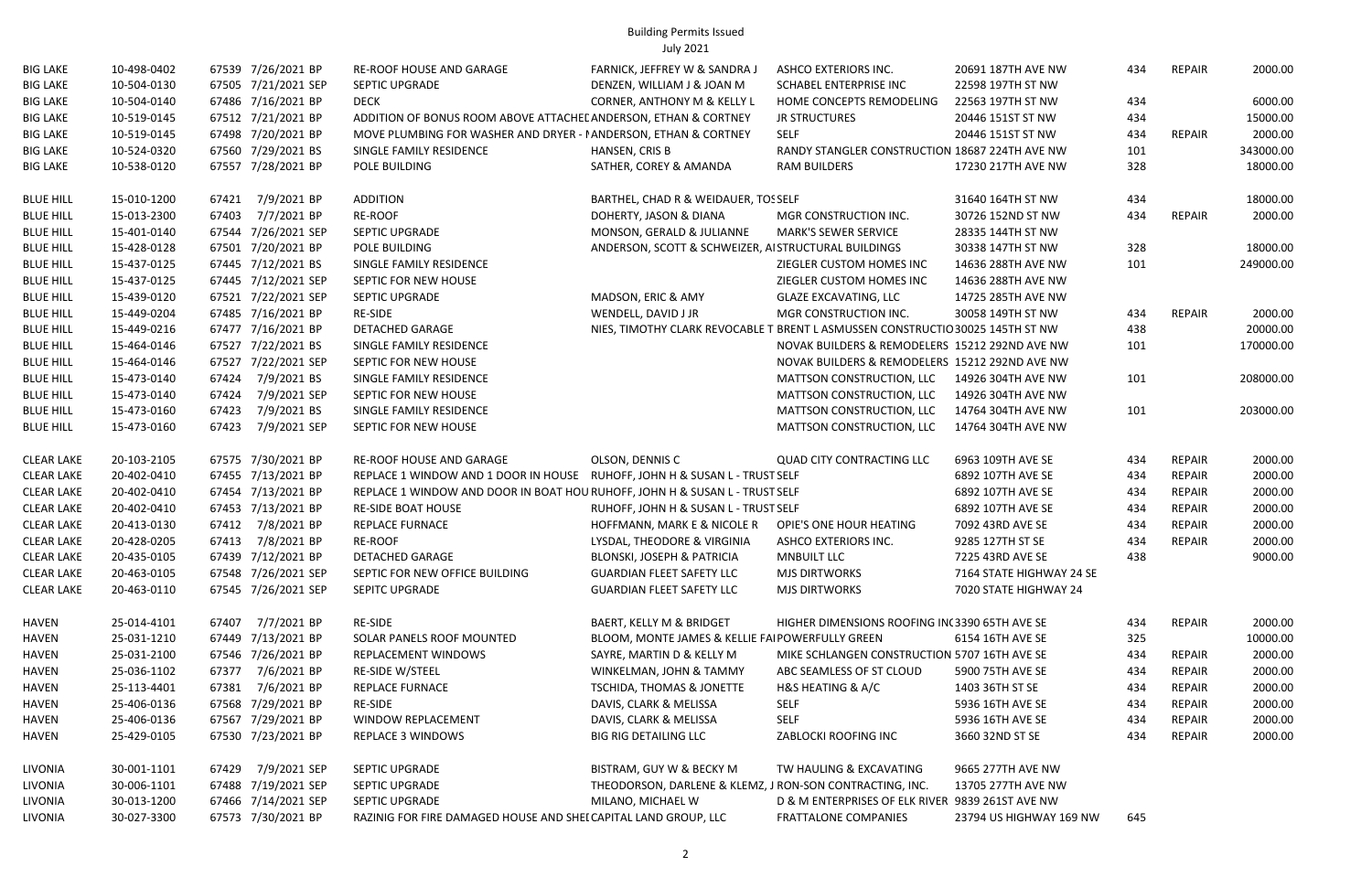| LIVONIA       | 30-402-0114 | 7/9/2021 SEP<br>67433 | SEPTIC UPGRADE                                            | ROBBINS, DANIEL B & KAY                                  | JOHNSON SEPTIC SERVICE                         | 25580 98TH ST NW      |     |               |           |
|---------------|-------------|-----------------------|-----------------------------------------------------------|----------------------------------------------------------|------------------------------------------------|-----------------------|-----|---------------|-----------|
| LIVONIA       | 30-404-0210 | 67519 7/22/2021 BP    | <b>RE-SIDE</b>                                            | STRAND, MANDY MARIE                                      | MINNESOTA EXTERIORS INC.                       | 25490 102ND ST NW     | 434 | REPAIR        | 2000.00   |
| LIVONIA       | 30-404-0210 | 67518 7/22/2021 BP    | REPLACEMENT WINDOWS (5) AND ENTRY DOC STRAND, MANDY MARIE |                                                          | MINNESOTA EXTERIORS INC.                       | 25490 102ND ST NW     | 434 | <b>REPAIR</b> | 2000.00   |
| LIVONIA       | 30-410-0280 | 67450 7/13/2021 SEP   | SEPTIC UPGRADE                                            | COOK, MICHAEL K & MARY S                                 | <b>MARK'S SEWER SERVICE</b>                    | 26720 136TH ST NW     |     |               |           |
| LIVONIA       | 30-426-0506 | 67467 7/14/2021 BP    | <b>SCREEN PORCH ON NEW DECK</b>                           | HOWE, DAVID                                              | MILLER CUSTOM REMODELING LLC 24675 116TH ST NW |                       | 434 |               | 10000.00  |
| LIVONIA       | 30-430-0102 | 7/7/2021 BP<br>67400  | <b>DETACHED GARAGE</b>                                    | WEBER, BERNARD E & LORRIE A                              | <b>SELF</b>                                    | 27280 140TH ST NW     |     |               | 8000.00   |
| LIVONIA       | 30-430-0102 | 67399<br>7/7/2021 SEP | SEPTIC UPGRADE                                            | WEBER, BERNARD E & LORRIE A                              |                                                | 27280 140TH ST NW     |     |               |           |
| LIVONIA       | 30-430-0102 | 67398<br>7/7/2021 BP  | <b>ADDITION 2 STORY</b>                                   | WEBER, BERNARD E & LORRIE A                              | <b>SELF</b>                                    | 27280 140TH ST NW     | 434 |               | 99000.00  |
| LIVONIA       | 30-482-0325 | 67420<br>7/9/2021 BP  | RE-SIDE                                                   | FORD, GARY BRENT & KRISTINE L                            | <b>RESULTS CONTRACTING</b>                     | 9739 240TH AVE NW     | 434 | <b>REPAIR</b> | 2000.00   |
| LIVONIA       | 30-493-0110 | 67534 7/23/2021 BS    | SINGLE FAMILY RESIDENCE                                   |                                                          | ZIEGLER CUSTOM HOMES INC                       | 24416 101ST ST NW     | 101 |               | 292000.00 |
| LIVONIA       | 30-493-0110 | 67534 7/23/2021 SEP   | SEPTIC FOR NEW HOUSE                                      |                                                          | ZIEGLER CUSTOM HOMES INC                       | 24416 101ST ST NW     |     |               |           |
| LIVONIA       | 30-499-0105 | 67446 7/12/2021 BP    | POLE BUILDING                                             | AUNE, ERIC M & HEATHER L                                 | <b>SELF</b>                                    | 11217 242ND AVE NW    | 328 |               | 18000.00  |
| LIVONIA       | 30-506-0120 | 67543 7/26/2021 BP    | REPLACE 18 WINDOWS & 2 PATIO DOORS                        | LOVELADY, JARIE                                          | RENEWAL BY ANDERSEN                            | 26990 115TH ST NW     | 434 | <b>REPAIR</b> | 2000.00   |
| LIVONIA       | 30-520-0610 | 67448 7/13/2021 BP    | <b>RE-ROOF HOUSE</b>                                      | MARQUEZ-KELLY, PEGGYSUE                                  | MINNESOTA ROOFING CO                           | 11789 272ND AVE NW    | 434 | REPAIR        | 2000.00   |
| LIVONIA       | 30-521-0130 | 67434 7/12/2021 BP    | <b>DECK</b>                                               | TURNEY, DAVID                                            | ONE STOP BUILDER                               | 11020 255TH AVE NW    | 434 |               | 5000.00   |
| LIVONIA       | 30-526-0605 | 67465 7/14/2021 BP    | REPLACE 2 WINDOWS & 2 PATIO DOORS                         | KUSHINSKI, CHRISTOPHER                                   | <b>BUDGET EXTERIORS</b>                        | 25667 102 1/2 ST NW   | 434 | <b>REPAIR</b> | 2000.00   |
| LIVONIA       | 30-527-0210 | 67374 7/6/2021 BP     | <b>DECK</b>                                               | BERG, ADAM & LAURA                                       | <b>SELF</b>                                    | 27053 103RD ST NW     | 434 |               | 9000.00   |
| LIVONIA       | 30-533-0605 | 67556 7/28/2021 BP    | <b>DECK</b>                                               | <b>BUSCH, JOHN</b>                                       | <b>SELF</b>                                    | 14279 244TH AVE NW    | 434 |               | 2000.00   |
| LIVONIA       | 30-544-0110 | 67496 7/19/2021 BP    | REPLACE ALL WINDOWS                                       | ALBERTI, JASON                                           | <b>SELF</b>                                    | 10648 265TH AVE NW    | 434 | <b>REPAIR</b> | 2000.00   |
| LIVONIA       | 30-547-0255 | 67574 7/30/2021 BP    | INGROUND SWIMMING POOL                                    | SENDZIK, JASON & ANGELA                                  | <b>SPARKLE POOL SERVICE</b>                    | 10557 274TH AVE NW    | 329 |               | 2000.00   |
| LIVONIA       | 30-565-0130 | 67471 7/15/2021 BS    | SINGLE FAMILY RESIDENCE                                   |                                                          | REGENSCHEID CUSTOM HOMES                       | 10668 264TH AVE NW    | 101 |               | 201000.00 |
| LIVONIA       | 30-565-0130 | 67471 7/15/2021 SEP   | SEPTIC FOR NEW HOUSE                                      |                                                          | REGENSCHEID CUSTOM HOMES                       | 10668 264TH AVE NW    |     |               |           |
| LIVONIA       | 30-565-0220 | 67470 7/15/2021 BS    | SINGLE FAMILY RESIDENCE                                   |                                                          | REGENSCHEID CUSTOM HOMES                       | 26265 107TH ST NW     | 101 |               | 185000.00 |
| LIVONIA       | 30-565-0220 | 67470 7/15/2021 SEP   | SEPTIC FOR NEW HOUSE                                      |                                                          | REGENSCHEID CUSTOM HOMES                       | 26265 107TH ST NW     |     |               |           |
| <b>ORROCK</b> | 35-013-1110 | 7/7/2021 BP<br>67401  | RE-SIDE HOUSE AND ATTACHED GARAGE                         | JOHNSON, DAVID C & BRENDA L                              | <b>ARKO EXTERIORS</b>                          | 26043 146TH ST NW     | 434 | REPAIR        | 2000.00   |
| <b>ORROCK</b> | 35-018-3316 | 67497 7/19/2021 BP    | RE-ROOF DETACHED GARAGE                                   | FINN, GEORGE JR & PEDERSEN, JODI THUNDERSTRUCK EXTERIORS |                                                | 25527 189TH ST NW     | 434 | <b>REPAIR</b> | 2000.00   |
| <b>ORROCK</b> | 35-022-1230 | 67523 7/22/2021 BP    | FIREPLACE                                                 | LAABS, DARIN J & ELIZABETH A                             | HAGEN FIREPLACE SOLUTIONS                      | 25134 164TH ST NW     | 434 | <b>REPAIR</b> | 2000.00   |
| <b>ORROCK</b> | 35-466-0215 | 67526 7/22/2021 BP    | <b>DECK</b>                                               | ZANDER, MATTHEW B                                        | MICHAEL KISNER CONSTRUCTION                    | 25449 162ND ST NW     | 434 |               | 3000.00   |
| <b>ORROCK</b> | 35-484-0285 | 67425 7/9/2021 BP     | RE-ROOF                                                   | MUELLER, TIMOTHY AND JENNIFER SELF                       |                                                | 16260 233RD AVE NW    | 434 | REPAIR        | 2000.00   |
| <b>ORROCK</b> | 35-492-0835 | 67553 7/27/2021 BS    | SINGLE FAMILY RESIDENCE                                   |                                                          | JP BROOKS INC                                  | 23839 186TH ST NW     | 101 |               | 196000.00 |
| <b>ORROCK</b> | 35-492-0835 | 67553 7/27/2021 SEP   | HOOK UP TO COMMUNITY SEPTIC                               |                                                          | JP BROOKS INC                                  | 23839 186TH ST NW     |     |               |           |
| <b>ORROCK</b> | 35-507-0210 | 67410 7/8/2021 BS     | SINGLE FAMILY RESIDENCE                                   |                                                          | <b>RW BUILDERS</b>                             | 18952 247TH AVE NW    | 101 |               | 275000.00 |
| <b>ORROCK</b> | 35-507-0210 | 67410 7/8/2021 SEP    | SEPTIC FOR NEW HOUSE                                      |                                                          | <b>RW BUILDERS</b>                             | 18952 247TH AVE NW    |     |               |           |
| PALMER        | 40-003-1400 | 7/6/2021 SEP<br>67383 | SEPTIC UPGRADE                                            | SPICZKA, ALLEN & MARLYS - LE                             | SCHABEL ENTERPRISE INC                         | 1135 110TH AVE SE     |     |               |           |
| PALMER        | 40-014-2400 | 7/8/2021 BP<br>67409  | REPLACE FURNACE AND A/C                                   | SCHMIDT, STEVEN J                                        | B & D PLUMBING, HEATING & A/C 11973 30TH ST SE |                       | 434 | <b>REPAIR</b> | 2000.00   |
| PALMER        | 40-023-1400 | 67533 7/23/2021 BP    | <b>DECK</b>                                               | PICTON, LAURA C                                          | SELF                                           | 12296 42ND ST SE      | 434 |               | 3000.00   |
| PALMER        | 40-032-3400 | 67565 7/29/2021 BP    | RE-ROOF HOUSE AND 2 SHEDS                                 | JOHNSON, BRIAN                                           | ASHCO EXTERIORS INC.                           | 6488 COUNTY ROAD 6 SE | 434 | REPAIR        | 2000.00   |
| PALMER        | 40-033-3300 | 67572 7/30/2021 BP    | RAZING FOR FIRE DAMAGED AG BUILDING                       | FREY, GEORGE & CAROL - TRUSTEE SELF                      |                                                | 6607 95TH AVE SE      | 649 |               |           |
| PALMER        | 40-403-0120 | 67558 7/28/2021 SEP   | SEPTIC UPGRADE                                            | OLSON, PATRICIA A LIVING TRUST BUSSE'S SEPTIC SERVICE    |                                                | 4747 109TH AVE SE     |     |               |           |
| PALMER        | 40-404-0155 | 67482 7/16/2021 SEP   | PUMPERS AGREEMENT FOR HOLDING TANK                        | DAHLE, TORALV TRUST AGREEMENT                            |                                                | 4640 115TH AVE SE     |     |               |           |
| PALMER        | 40-404-0155 | 67481 7/16/2021 SEP   | <b>SEPTIC UPGRADE</b>                                     | DAHLE, TORALV TRUST AGREEMENT                            |                                                | 4640 115TH AVE SE     |     |               |           |
| PALMER        | 40-404-0245 | 67536 7/23/2021 BP    | RE-SIDE 10 SQUARE                                         | TREMMEL, KARL L & DENISE M                               | <b>CLEAR CUT XTERIORS LLC</b>                  | 4494 115TH AVE SE     | 434 | <b>REPAIR</b> | 2000.00   |
| PALMER        | 40-404-0245 | 67535 7/23/2021 BP    | RE-ROOF 12 SQUARE                                         | TREMMEL, KARL L & DENISE M                               | <b>CLEAR CUT XTERIORS LLC</b>                  | 4494 115TH AVE SE     | 434 | REPAIR        | 2000.00   |
| PALMER        | 40-406-0130 | 67416 7/8/2021 BP     | RE-SIDE                                                   | HILL, BRIAN & SANDRA                                     | SELA ROOFING LIC #1050                         | 10941 42ND ST SE      | 434 | <b>REPAIR</b> | 2000.00   |
| PALMER        | 40-406-0130 | 7/8/2021 BP<br>67415  | RE-ROOF                                                   | HILL, BRIAN & SANDRA                                     | SELA ROOFING LIC #1050                         | 10941 42ND ST SE      | 434 | <b>REPAIR</b> | 2000.00   |